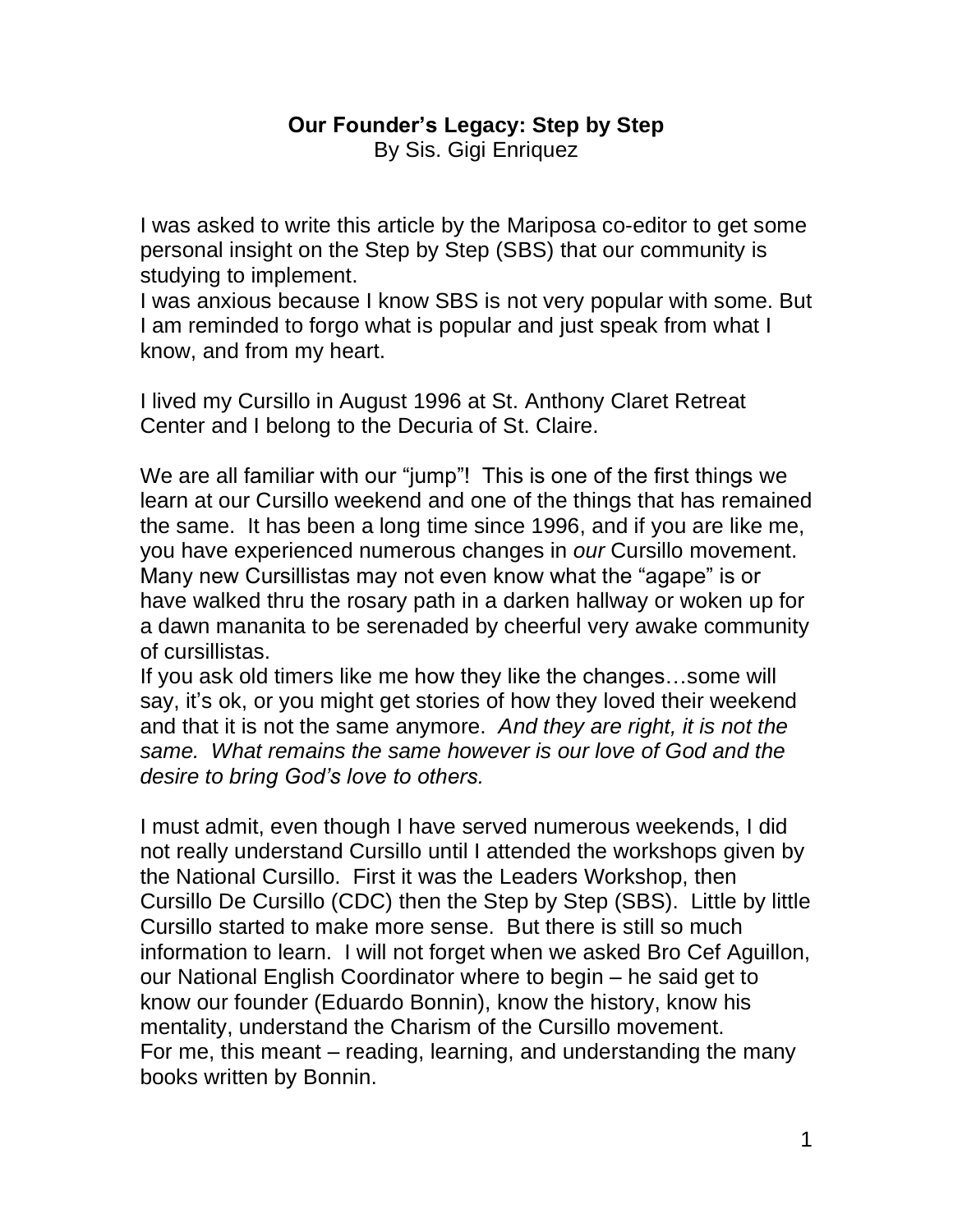Why Eduardo Bonnin? It is because it is to Eduardo that the Holy Spirit gave the charism of the Cursillo. Understanding Cursillo as given by the Holy Spirit meant understanding Eduardo Bonnin and his mentality*.* In the World Congress of Ecclesial Movements, the importance of the founder's life is emphasized. *"In communicating a movement's charism, its founder has an irreplaceable role"1.*

Many have said that Bonnin's books are hard to read let alone understand. This is not far away from the truth! I had to read, reread, and read again many of his books. It could be because some things are difficult to translate from Spanish to English. Bro Cef said begin with the history of Cursillo. That turned out to be the easiest read. I was intrigued by Bonnin's story. How he was born to a well to do family, led a sheltered life – then all of that changed when he joined the military service and met different types of people. He was intrigued by people he called "the far aways" – people who do not know God or far away from God. Inspired by the Holy Spirit and by the Pope's call to bring people closer to God – Bonnin started the Cursillos in Christianity Movement.

I am humbled by the fact that Cursillo is not a result of spontaneity but of careful study and prayers. What I loved about Bonnin is his genuine concern for people and his mission to make known that God loves each one of us. The Rollo on "Study of Environment" was a result of trying to understand "the person" so we can better help them get closer to God. This is the good news that I want for my family, my friends, for myself, and for all.

I have always asked the usual questions -Who, What, When, Why. **What is SBS? Who started Step by Step?** For those who are not familiar with SBS, it is the original way the Three-Day weekend was conducted and started by Eduardo Bonnin in Majorca, Spain. "*It is important to know that the SBS are not changes, they are what has always been the Mentality, Essence, Purpose and Method of Cursillo for which Eduardo Bonnin prayed, studied, worked and prayed again. The SBS consists of the Schedule of the Three Days and 16 Appendices that clarify and deepen understanding of all that is pertinent to the Three Day Cursillo." 2* My next questions are "**Why study? Why adapt the SBS**? During his travels, Eduardo *"realized that the Charism that he had received was being lost to adaptations,*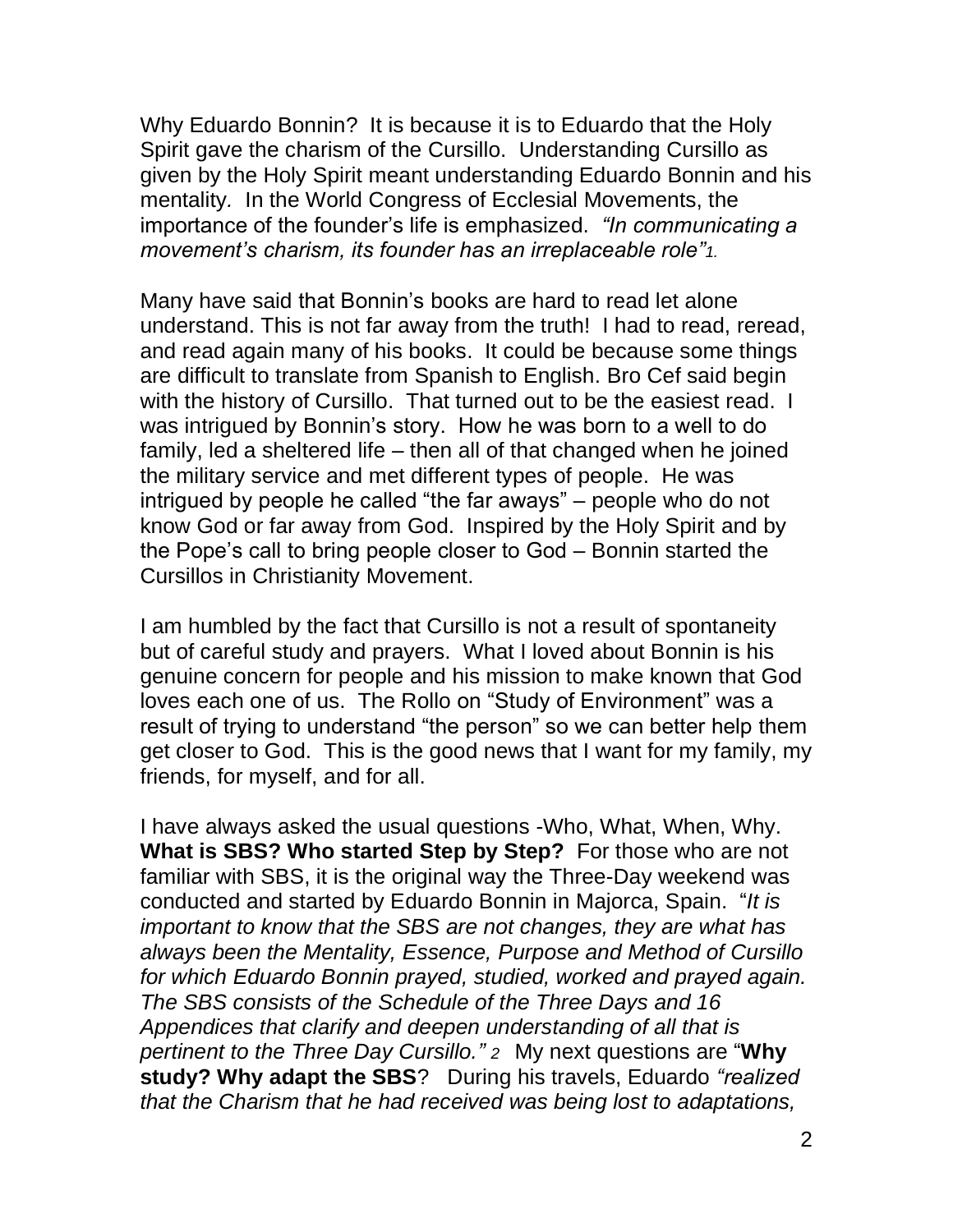*additions, deletions and due to a lack of understanding of the mentality and method that flows from the Charism."* 2 If we are to remain true to the Charism, we need to study and learn its mentality and method. By adapting the SBS, we would be returning to the original way the Three-Day weekend is conducted and therefore remaining true to the Charism given by the Holy Spirit. *"At the weekend, if everything is done as it should be, in the end everyone is truthful* (to the Charism)*"3.*

I have realized change from what we are used to is difficult. It is understandable to be anxious because we normally prefer the familiar. In addition, we have good memories of past 3-day weekends. We also have worked very hard on our 3-day preparations and have been doing things like clockwork.

There are many "why" questions in the Step by Step and the answers are available. I was challenged to seek answers in order to accept and embrace SBS as the way to bring others to Christ. Praying for understanding and the humility to accept helped me see the beauty of the SBS.

I am now beginning to learn that the simplicity of the Step by Step allows for everyone – people of different ages, generation, culture to encounter and experience God in the Three-Day Weekend. The Step by Step truly transcends time, age, and culture! Its simplicity allows for people to be more at ease, to be themselves to encounter God more freely.

Our community is not unique. Other Cursillo movements in different dioceses and regions are also experiencing the same challenges and apprehensions. It is encouraging however to learn that our Cursillo brothers and sisters in Canada have implemented the SBS with great success!

Our community may have a long way to go before we can implement the SBS. I am grateful to our dedicated brothers and sisters who are diligently studying the SBS for us. I have faith that our love for God, for each other and for our community will help us thru these challenges. .